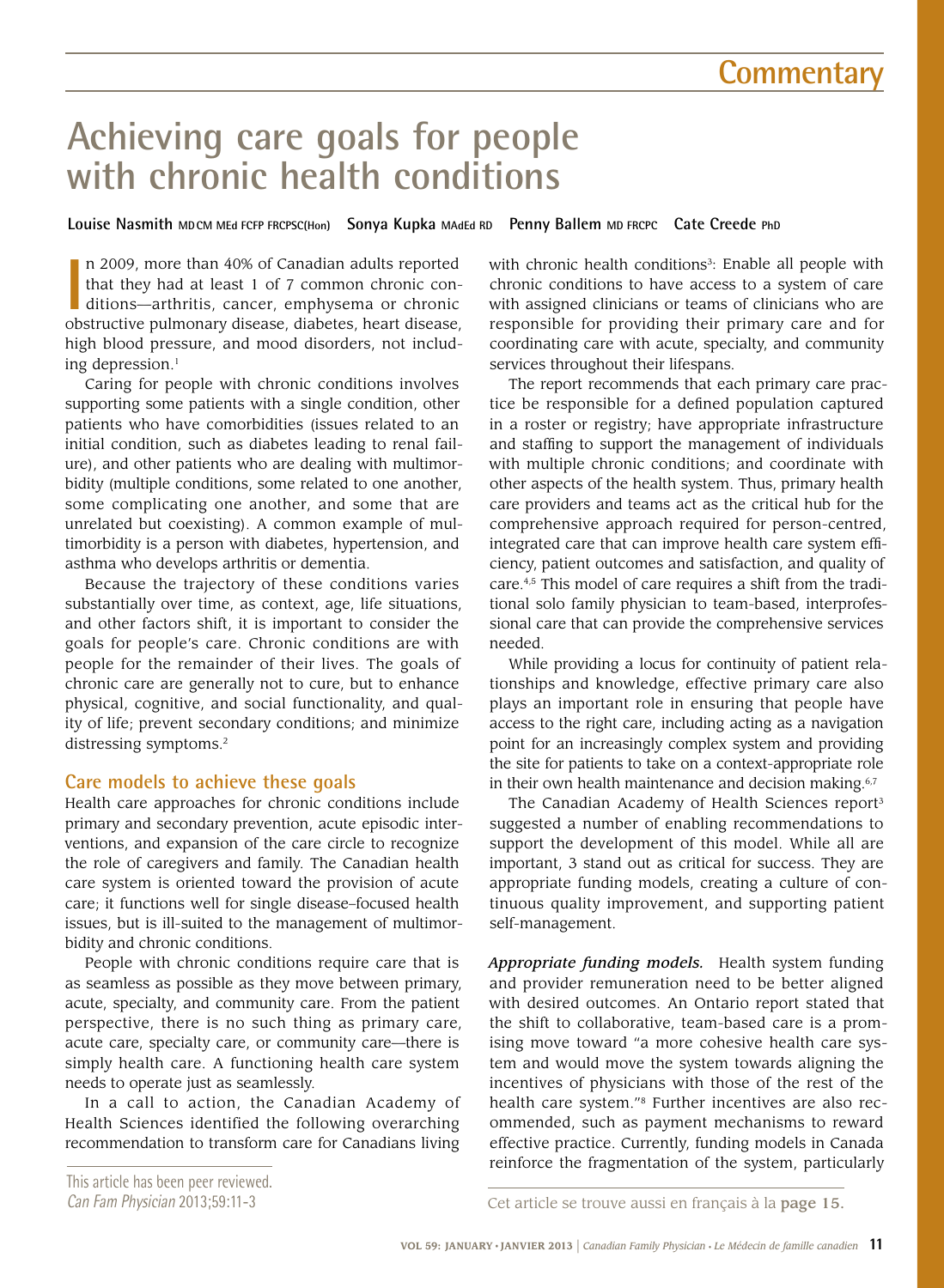## **Commentary** | Achieving care goals for people with chronic health conditions

through governance structures that separate acute and primary care, and a payment system that drives short office visits that often limit patients to discussions of only one issue per visit.

An extensive literature review of innovative models for comprehensive primary care delivery suggests that more flexible funding arrangements for family physicians are required, including funding team-based practices rather than individual physicians, and offering a variety of funding mechanisms for general practices, to accommodate variations in physician working styles.<sup>9</sup> This review also recommended that new funding arrangements be developed between general practices and regional health authorities to allow for local flexibility in service delivery and enhancement of the capacity of the system to directly plan for and effectively address regional needs. In Canada, new funding models are being introduced in various provinces, such as family health teams in Ontario and primary care networks in Alberta.

*Culture of quality improvement.* A culture of accountability is needed in which primary care providers from all health professions recognize the importance of measuring their performance, comparing their populations' health outcomes to those of their peers' populations, and changing their behaviour. However, a study of 8 Commonwealth Fund countries revealed that Canada's training in quality improvement lags behind several comparable countries.

- Canada reported the lowest rates for training in quality improvement methods and tools among primary care physicians (44%), and was least likely to have set formal targets for clinical performance or to have data available on clinical outcomes.10
- Of Canadian primary care physicians, 45% had conducted a clinical audit of patient care in the previous 2 years compared with 76%, 82%, and 96% of those in Australia, New Zealand, and the United Kingdom, respectively, and 11% said that they routinely received data about patients' experiences and satisfaction again, the lowest rate in the countries studied.10

A substantial shift is needed in the Canadian health system to ensure that quality drives performance. In Germany, this shift is occurring through a compulsory, nationwide approach to quality improvement using accreditation. One of the systems available to improve management in primary care practices is the European Practice Assessment program. Application of this program substantially improved management scores in a study group of primary care practices in Germany in all domains (infrastructure, people, information, finance, and quality and safety).<sup>11</sup>

A pan-Canadian approach might be feasible provided there is local health region engagement and

leadership in the development of core metrics on population-based outcomes, a process for data collection and analysis, and support for practices to implement change. Quality measurement should promote excellence in chronic care management such as timely, comprehensive, and coordinated care, continuity of care, easy access, and attachment.

*Supporting patient self-management.* Selfmanagement needs to be supported as part of everyone's care. The goal of care for individuals with chronic health conditions is collaboration between informed and engaged patients and their families and a coordinated health care team.12 The focus on selfmanagement requires person-professional partnerships that involve supports for self-management that are appropriate for people's conditions and circumstances. The Health Council of Canada reported that patients involved in decisions about their care experience better health outcomes.13 However, in their subsequent report on chronic conditions, they found that sicker patients felt less engaged in their care, which ultimately interferes with their ability to manage their own health.14

### **Summary of recommendations**

The expert panel made specific enabling recommendations that addressed funding models, quality improvement, and self-management.

- Shift funding models away from exclusively fee-forservice remuneration of physicians to allow greater regional flexibility, incentives to pursue excellence in chronic condition management, accountability for population-based outcomes, and dedicated budgets for primary care practice infrastructure.
- Develop and strengthen health region quality improvement structures and processes to better support other specialty physician and primary care practices in examining their performance and their populationbased health outcomes.
- Assure that all primary care practices have the appropriate infrastructure and staffing to provide effective self-management support, including empowering people to easily access and manage their own health information.

## **Gaps in knowledge**

The challenge in achieving the care goals for people with chronic conditions is not so much determining what do to, but being clear about the priorities and how to provide leadership for the bold steps that are necessary to make it happen. This analysis identifies 3 priority areas (funding models, quality improvement, and self-management) that would have a great effect and would serve as catalysts for further changes.